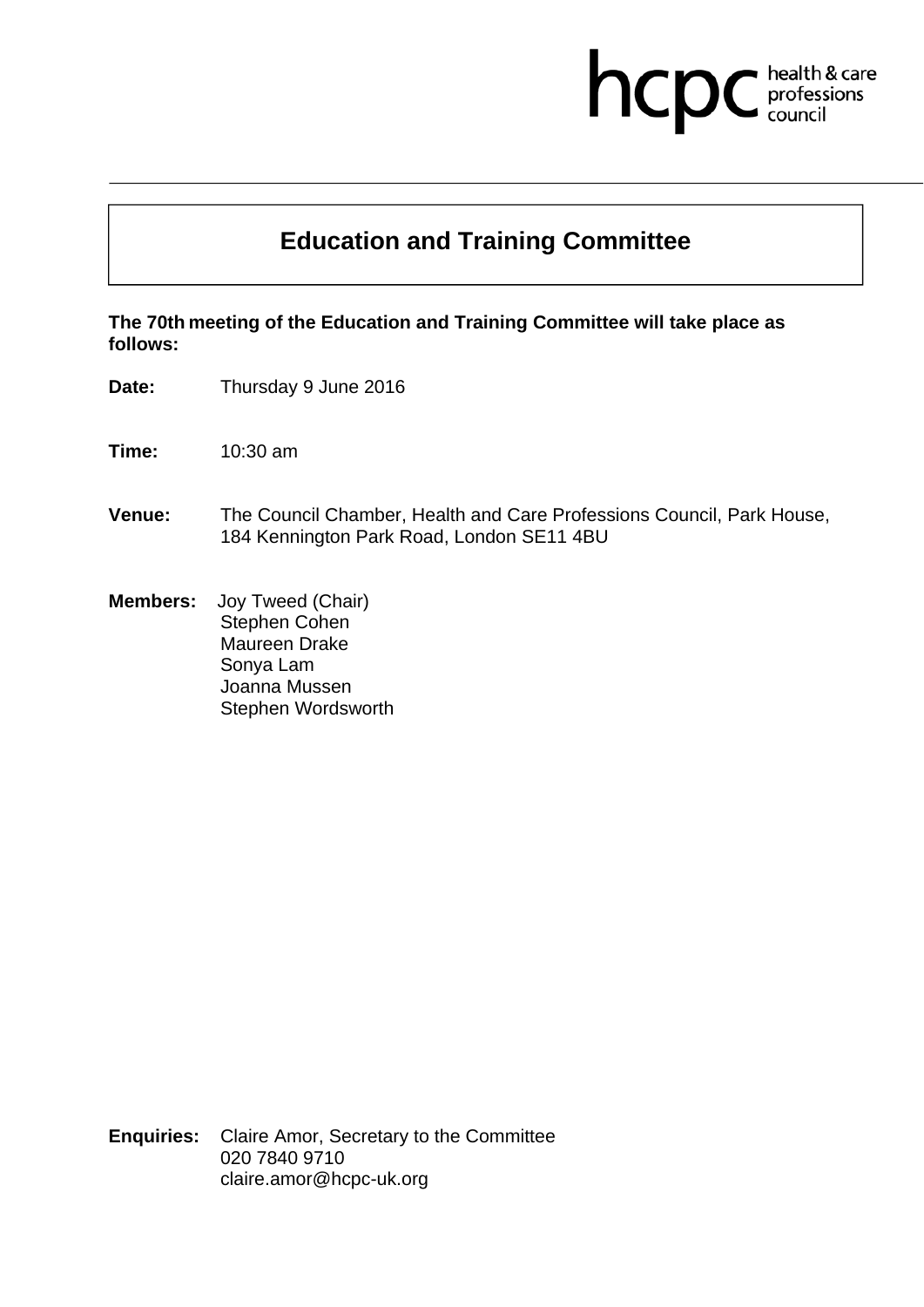## Public Agenda

| $\mathbf 1$       | <b>Chair's welcome and introduction</b>                                                                                                                                         | verbal                  |
|-------------------|---------------------------------------------------------------------------------------------------------------------------------------------------------------------------------|-------------------------|
| $\overline{2}$    | <b>Apologies for absence</b>                                                                                                                                                    | verbal                  |
| 3                 | Approval of agenda                                                                                                                                                              | verbal                  |
| 4                 | <b>Declaration of members' interests</b>                                                                                                                                        | verbal                  |
| 5                 | Minutes of the meeting of 3 March 2016<br>Claire Amor - Secretary to the Committee                                                                                              | enclosure 1<br>ETC14/16 |
|                   | Items for discussion/approval                                                                                                                                                   |                         |
| 6                 | Continuing professional development audit report 2013-15<br>Natalie Berrie - Registrations Manager                                                                              | enclosure 2<br>ETC15/16 |
| $\overline{7}$    | Improving patient safety through education and training -<br>Report by the Commission on Education and Training for<br><b>Patient Safety</b><br>Nicole Casey - Policy Manager   | enclosure 3<br>ETC16/16 |
| 8                 | Consultation on revised standards of education and training<br>(SETs) and supporting guidance<br>Nicole Casey - Policy Manager                                                  | enclosure 4<br>ETC17/16 |
| 9                 | Consultation on revised returning to practice guidance<br>Nicole Casey - Policy Manager                                                                                         | enclosure 5<br>ETC18/16 |
| 10                | Outcomes of the consultation on draft standards for use of<br>exemptions by orthoptists to sell, supply and administer<br>medicines<br>Nicole Casey – Policy Manager            | enclosure 6<br>ETC19/16 |
| 11                | Outcomes of consultation on renaming the 'local anaesthetic'<br>and 'prescription only medicines' annotations for chiropodists<br>/podiatrists<br>Nicole Casey - Policy Manager | enclosure 7<br>ETC20/16 |
| $12 \overline{ }$ | Reforming healthcare education funding<br>Michael Guthrie - Director of Policy and Standards                                                                                    | enclosure 8<br>ETC21/16 |
| 13                | <b>Health and Character Declarations Policy</b><br>Alan Shillabeer - Investigations Manager                                                                                     | enclosure 9<br>ETC22/16 |

Items to note

Available in braille and other accessible formats on request to the Secretary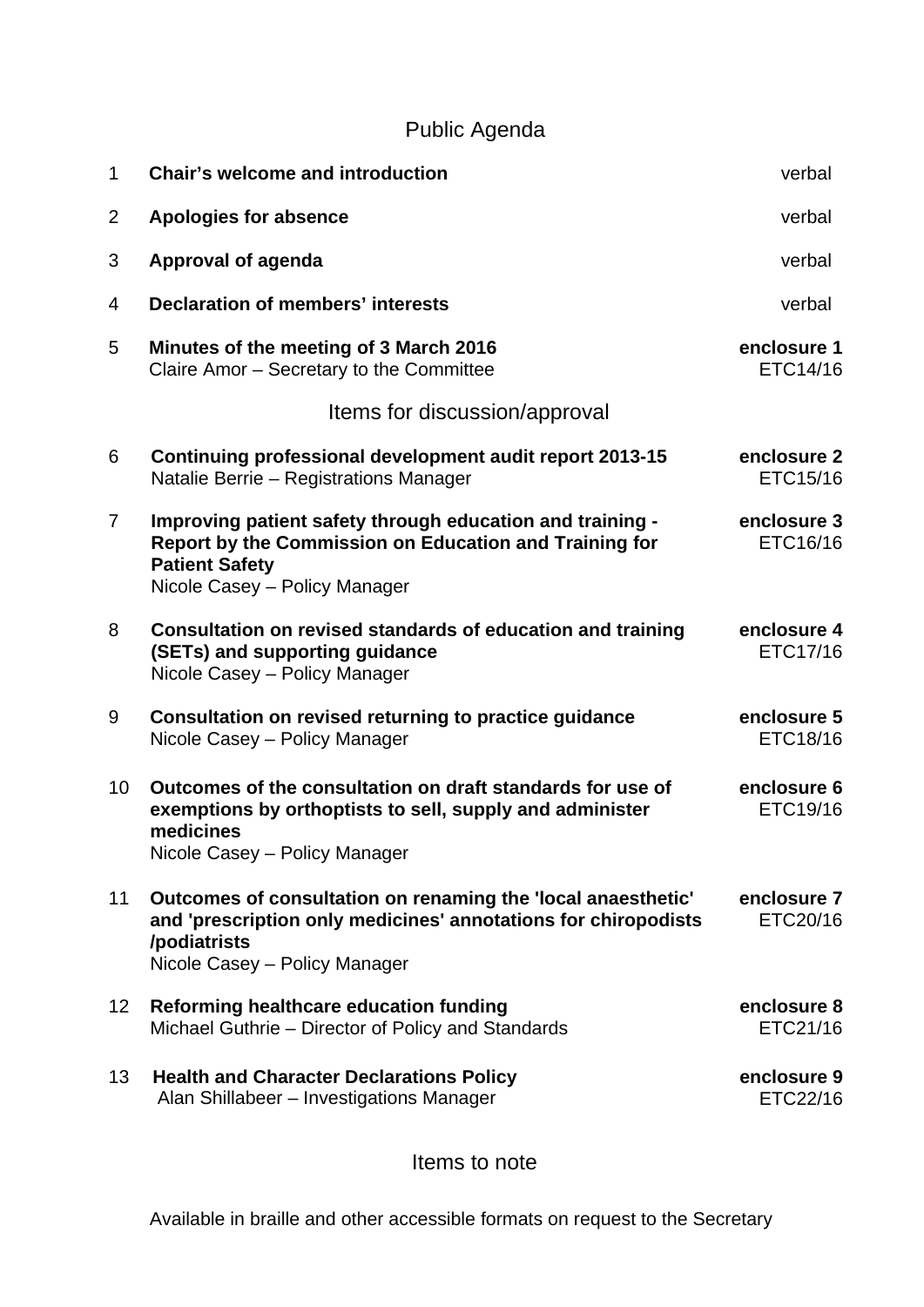| 14 | Perceptions and experiences of the HCPC's approach to<br>continuing professional development standards and audits -<br>update | enclosure 10<br>ETC23/16 |
|----|-------------------------------------------------------------------------------------------------------------------------------|--------------------------|
|    | Michael Guthrie – Director of Policy and Standards                                                                            |                          |
| 15 | <b>Paramedic education and training</b><br>Michael Guthrie – Director of Policy and Standards                                 | enclosure 11<br>ETC24/16 |
| 16 | Update on social media guidance<br>Michael Guthrie – Director of Policy and Standards                                         | enclosure 12<br>ETC25/16 |
| 17 | Any other business<br>Previously notified and agreed by the Chair                                                             | <b>Verbal</b>            |
| 18 | Date and time of next meeting<br>10.30am - Thursday 8 September 2016 at Park House, SE11 4BU                                  | verbal                   |

#### **Resolution**

The Council is invited to adopt the following:

'The Council hereby resolves that the remainder of the meeting shall be held in private, because the matters being discussed relate to the following;

| <b>Item</b> | <b>Reason for Exclusion</b> |
|-------------|-----------------------------|
| 19          |                             |

- (a) information relating to a registrant, former registrant or application for registration;
- (b) information relating to an employee or office holder, former employee or applicant for any post or office;
- (c) the terms of, or expenditure under, a tender or contract for the purchase or supply of goods or services or the acquisition or disposal of property;
- (d) negotiations or consultation concerning labour relations between the Council and its employees;
- (e) any issue relating to legal proceedings which are being contemplated or instituted by or against the Council;
- (f) action being taken to prevent or detect crime to prosecute offenders;
- (g) the source of information given to the Council in confidence; or
- (h) any other matter which, in the opinion of the Chair, is confidential or the public disclosure of which would prejudice the effective discharge of the Council's functions.'

#### Private Agenda